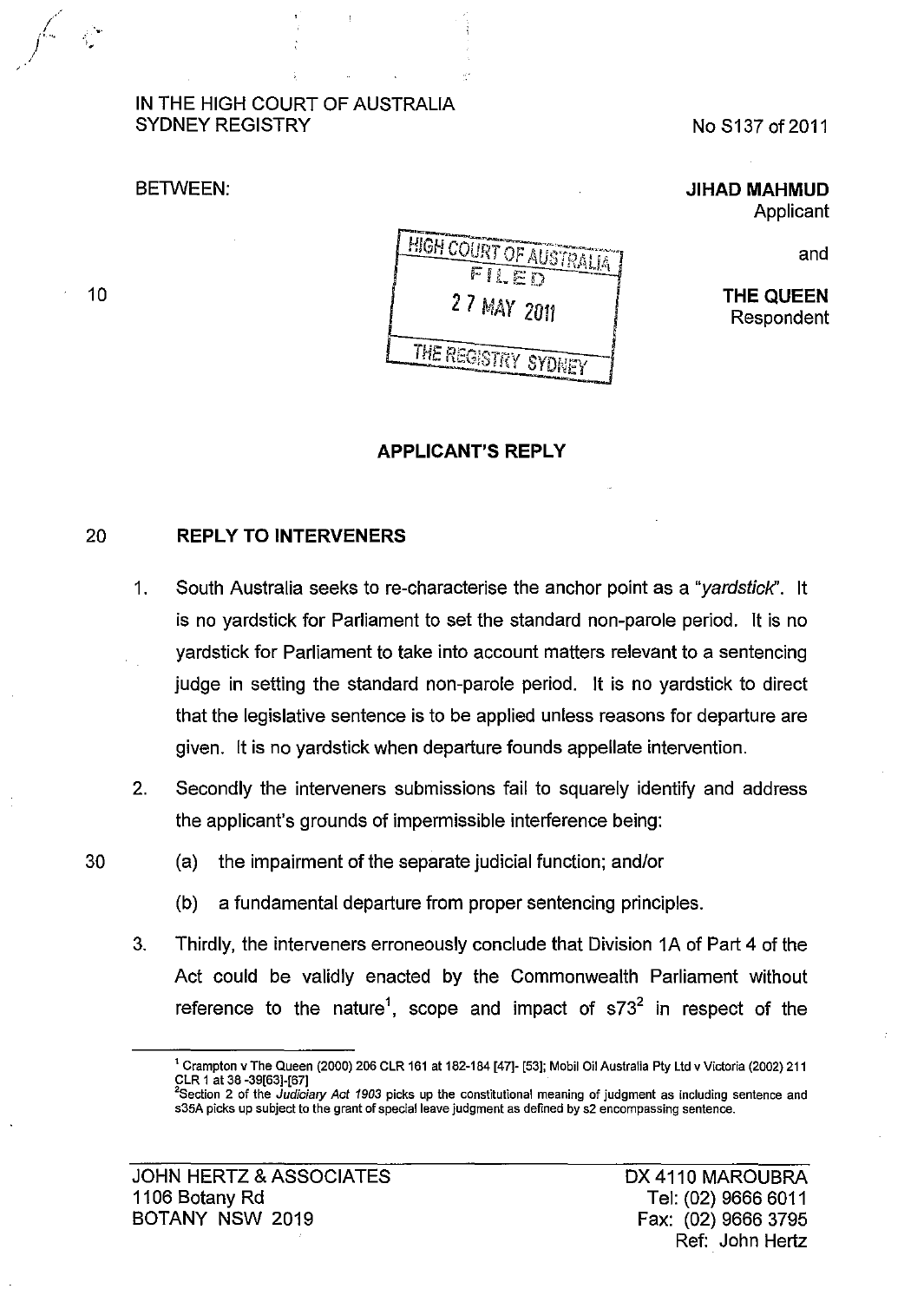constitutionally entrenched appellate power over sentencing. As Western Australia acknowledge s.73 is a key source of Kable doctrine as well as the integrated court system.

- 4. The interveners all fail to address how the appellate power over "sentences" in s.73 can be a judicial function<sup>3</sup> that Federal Parliament or State Parliament may dictate. The content of the power of appeal referable to "sentences" cannot be a hollow rubber stamp of judicial authority devoid of the power of appellate review. The appellate power of review of "sentences" inherently entrenches the sentencing function as a judicial function that must be 10 capable of appellate review referable to the individual's actual offence, the maximum punishment, the individualized facts and application of proper sentencing principles.
	- 5. The nature and scope of the appellate power for "sentences" must have the content of embracing custodial sentence. This content is re-enforced by s. 44 (ii) and the reference to incapacity for serving in the Houses of Parliament after conviction "is under sentence, or to be sentenced for any offence punishable under the law of the Commonwealth of a State by imprisonment for one year or longer".
- 6. A detached discussion of penalties embracing forfeiture and fines and the 20 cases thereon are of no assistance in addressing the work done referable to custodial sentences and the power of appellate review from all the courts from which appeals may be heard and determined within s.73.
	- 7. To construe s73 in relation to the appellate power in respect of sentences as circumscribed by a duty to impose specific punishment as suggested by Barwick CJ in Palling v Corfield, or indeed an appellate power constrained by the legislative anchor shackled to the legislative fixing of the standard non-parole period is not an implication or limit that is to be found in s73, Owners of the Ship Shin Kobe Maru v Empire Shipping Co Inc (1994) 181 CLR 404 at 421 and 424.

Ĵ

<sup>&</sup>lt;sup>3</sup> House v The King (19360 55 CLR 499 at 504-505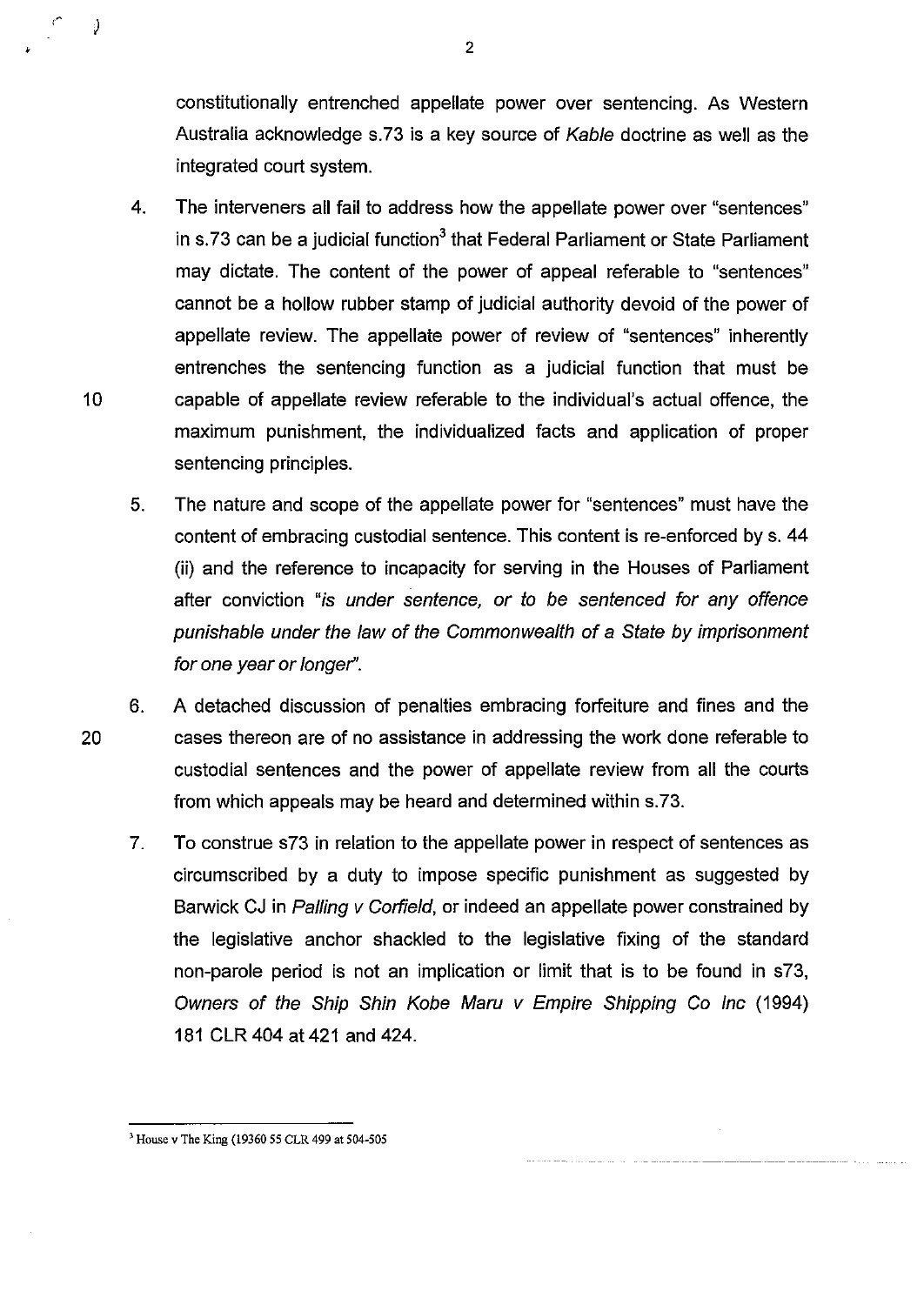- 8. **It** cannot be sustained that if the statute nominates the sentence and imposes on the Court a duty to set that sentence, no judicial power or function is invaded. That is part of the core reasoning adopted by Barwick CJ in Palling v Corfield. That reasoning is contrary to s73 of the Constitution. That reasoning is contrary to the important sentencing function performed by courts. That reasoning is contrary to the appellate power to review the exercise of judicial discretion in sentencing.
- 9. Applying constitutional principles of interpretation to s.73 there is no scope for implying words of limitation such as "sentences unless fixed by State or 10 Federal Parliament". Nor can s.73 be read as referring to "sentences as directed by State or Federal Parliamenf'. But the starting premise of all the interveners is that Federal Parliament could pass Division 1A of Part 4 because of observations in Palling v Corfield. Those observations first do not accord with principle carefully worked out in a succession of cases based on s.73. Secondly "the question at issue relates to an important provision of the Constitution dealing with individual rights central to the Constitution<sup>74</sup>. Thirdly "the earlier decisions placed an incorrect interpretation upon it<sup>,5</sup>. Fourthly "the court has a responsibility to set the matter right $\mathfrak{b}^6$ .
- 10. As was said in Richardson v Forestry Commission  $7$ "Plainly enough, if, as is 20 the case, I do not think that the Constitution admits of any other interpretation, it is the words of the Constitution rather than authority which should govern any decision I might make .. .. This court has never held itself to be bound by its own decision and ultimately it is the Constitution itself, and not authority, which must dictate the answers which we give".
- 11. **It** is contrary to principle for State or Federal Parliament to be able to impose a minimum sentence of custodial punishment. To do so impermissibly interferes with the reviewable judicial function in sentencing because it distorts sentencing principle, impermissibly relieves the Crown of the burden of proof as to the facts to support that minimum custodial sentence, creates a 30 phantom level of criminality and imposes a mandated minimum custodial

1

3

<sup>4</sup>Street v Queensland Bar Association (1989) 168 CLR 461 at 489; see also 518·519; 549, 569·570, 588

**<sup>5</sup>Ibid. No proper principles of Constitutional interpretation were applied; Supra at 527**  'Ibid

<sup>7 (1988) 164</sup> CLR 261 at 321-322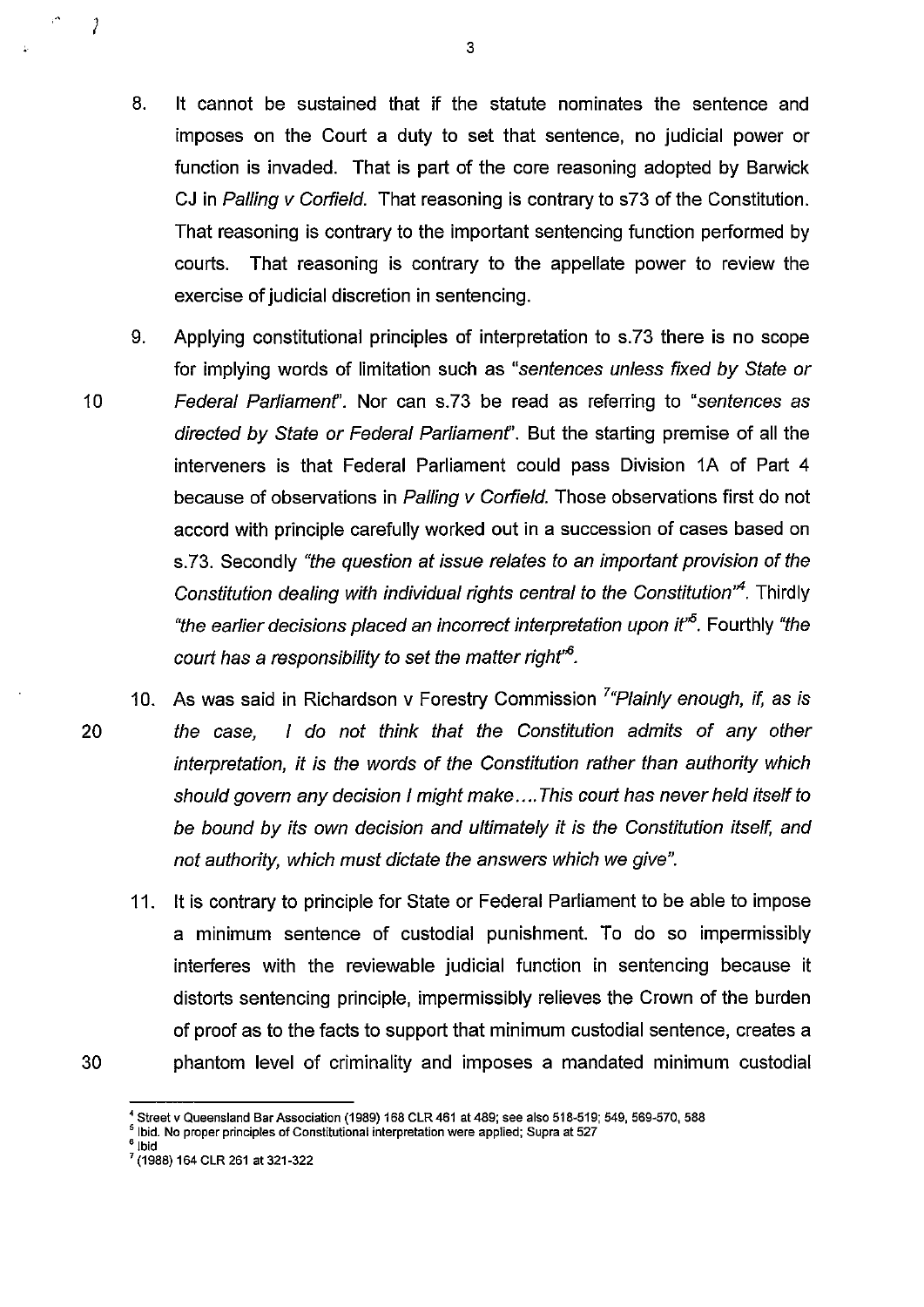sentence referable to the phantom offence, and impairs appellate review of that mandated minimum sentence set by the legislature.

- 12. Inherent in any fixed custodial sentence or minimum custodial sentence is the entry by the legislature into the actual sentencing function. There is a marked difference between the legislature identifying reviewable principles to be applied in sentencing and on the other hand the legislature purporting to set a fixed custodial sentence, to set a minimum custodial sentence or to set an anchor point standard sentence.
- 13. It is not a case of a court enforcing a valid law of Parliament as that is the 10 issue raised by Kable and s.73. A law which fixes the legislative sentence or fixed legislative minimum, enters the arena of the separate judicial institutions recognized in Chapter Ill, in which the function of sentencing is vested in the appellate review power of the apex of the integrated judiciary. To remove sentencing discretion of the integrated courts must impair the function of appellate review. A law that imposes a mandatory fixed custodial sentence of its nature involves no reviewable discretion of fact or principle as conviction is a separate, earlier and different judicial function. Such a law in the criminal arena of custodial punishment must not impair the reviewable exercise of judicial function in sentencing entrenched by s.73.
- 20 14. The decision in Fraser Henleins Pty Ltd v Cody (1945) 70 CLR 100 is distinguishable from the legislation in the present case because in Division 1A of Part 4 the legislature purports to set a legislative sentence after taking into account certain sentencing principles. However, for the same reasons as developed in relation to Palling  $v$  Corfield, the applicant seeks leave to challenge the correctness of that decision so far as it supports a principle that Parliament may impose a mandatory custodial sentence for an offence or impose a mandatory minimum custodial sentence for an offence. Specifically, the proposition that such a Parliamentary interference in sentencing does not "constitute any evasion of the judicial functions of the 30 courts referred to in s71 of the Constitution" utterly fails to address s73 and the reference therein to "sentences" and fails to address the consequential distortion of fundamental sentencing principles. Insofar as the reasoning of

 $\mathbf{r}$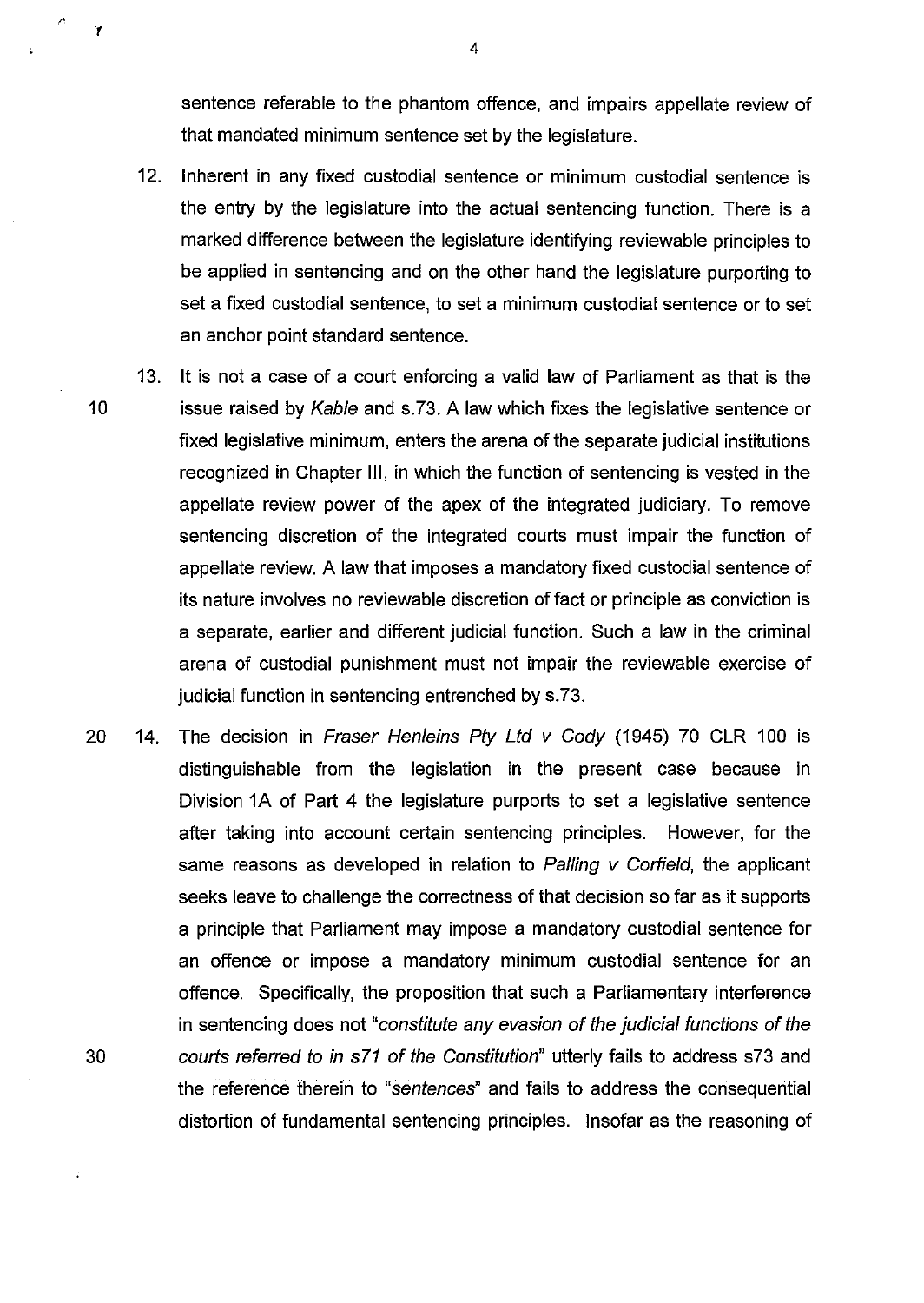Starke J in Frazer Henleins supports Parliamentary power to specify the potential maximum punishment in terms of custodial punishment, that is not the argument developed by the applicant in this case.

- 15. So far as necessary the applicant seeks leave to challenge The King  $v$ Bemasconi (1915) 19 CLR 629 at 634-635 to the extent that it supports Frazer Henleins and relies on the same grounds as developed above in relation to Palling v Corfield.
- 16. The UK, US and Canada have no equivalent to provision to s. 73. Nor does a history of legislative departure from the Constitution entrench a legislative 10 power inconsistent with Chapter **III** and .s73. Nor can the pre-existing penalties at the time of federation freeze the important provisions of Chapter Ill. There is every reason consistent with the supremacy of the rule of law to require the most important function of criminal sentencing for custodial punishment to be performed by Chapter **III** courts and without impermissible impairment of the function by the legislature.
- 17. No construction is developed explaining why s54A is not a legislative direction to the Courts "as to the manner and outcome of the exercise of the jurisdiction ..." which impairs "the character of the Courts as independent and impartial tribunals", Gypsy Jokers Motorcycle Club Incorporated v 20 Commissioner of Police (2008) 234 CLR 532 at [39]. The existence of a discretion is not disputed. The impairment is in the anchoring of the manner and outcome of the exercise by the non reviewable standard non-parole period.
- 18. The character of the particular law imposed by Division 1A of Part 4 of the Crimes (Sentencing Procedure) Act 1999 (NSW) is to constrain the power and function of the sentencing court by requiring application of the legislative sentencing anchor point and, as such, is likely to undermine public confidence in the courts' exercising the impaired sentencing function. Public confidence is also likely to be undermined by the shackled legislative 30 sentencing power being exercised by reference to the phantom offence of "the middle of the range of objective seriousness". Public confidence in the courts as integrated institutions under Chapter **III** and the necessity for

5

 $\lambda$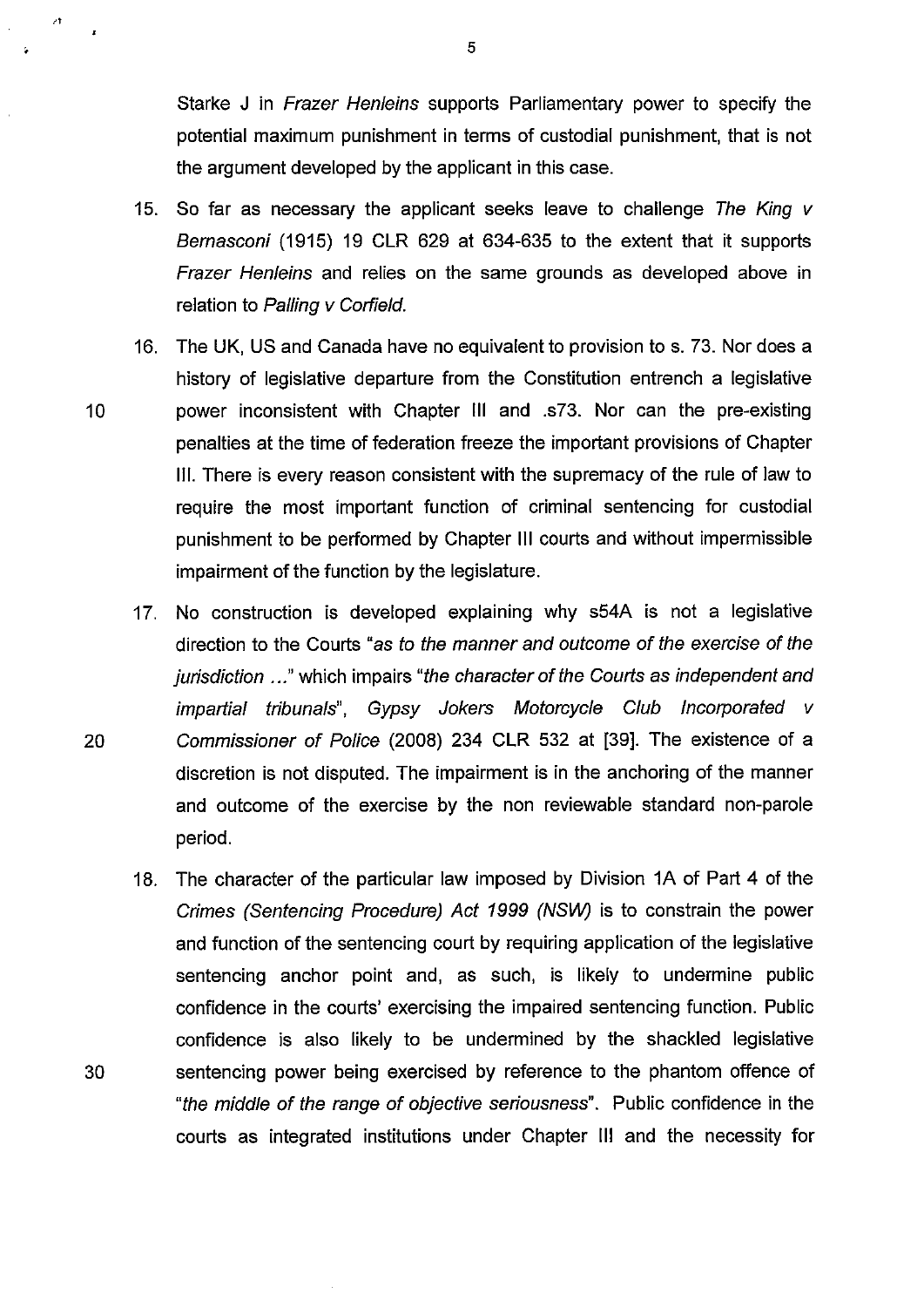reviewable function of sentencing s.73 is undermined by Division lA of Part 4. Further public confidence must be undermined where the sentencing power is not being exercised by reference to the actual offence, but rather a phantom offence<sup>8</sup>.

- 19. The institutional integrity of the integrated courts under Chapter III is impaired by the legislative sentence found in s54A, by the impairment of reviewable sentencing function affected by Division lA of Part 4 and by the distortion of fundamental sentencing principles.
- 20. It is submitted that on the necessary comparator test for repugnancy, if 10 Division 1A of Part 4 of the Crimes (Sentencing Procedure) Act 1999 (NSW) were to be incorporated as a new Division 1A to Part 1B of the Crimes Act 1914 by the Federal Parliament, it would be repugnant and invalid in the exercise of Federal Court jurisdiction.
- 21. The Bill of Attainder submission by the State of New South Wales omits the passage in Chu Kheng Lim v Minister for Immigration Local Government & Ethnic Affairs (1992) 176 CLR 1 at 70, which refers to including all "legislative acts, no matter what their form, that apply either to named individuals or to easily ascertainable members of a group in such a way as to inflict punishment on them without a judicial trial". The breadth of those words 20 catches a legislative form of inflicting punishment by a standard non-parole period of the kind found in Division 1A of Part 4. The omitted passage continues to refer to a law:
	- "(1) directed to an individual or a particular group of individuals
	- (2) which punishes that individual or individuals
	- (3) without the procedural safeguards involved in a judicial trial."
	- 22. The interveners have omitted to address the applicant's submission as to why, in the present case, "the procedural safeguards involved in a judicial trial" have been distorted and impermissibly interfered with by Division 1A of Part 4.

30

6

Fardon v Attorney-General (2004) 223 CLR 575 [102]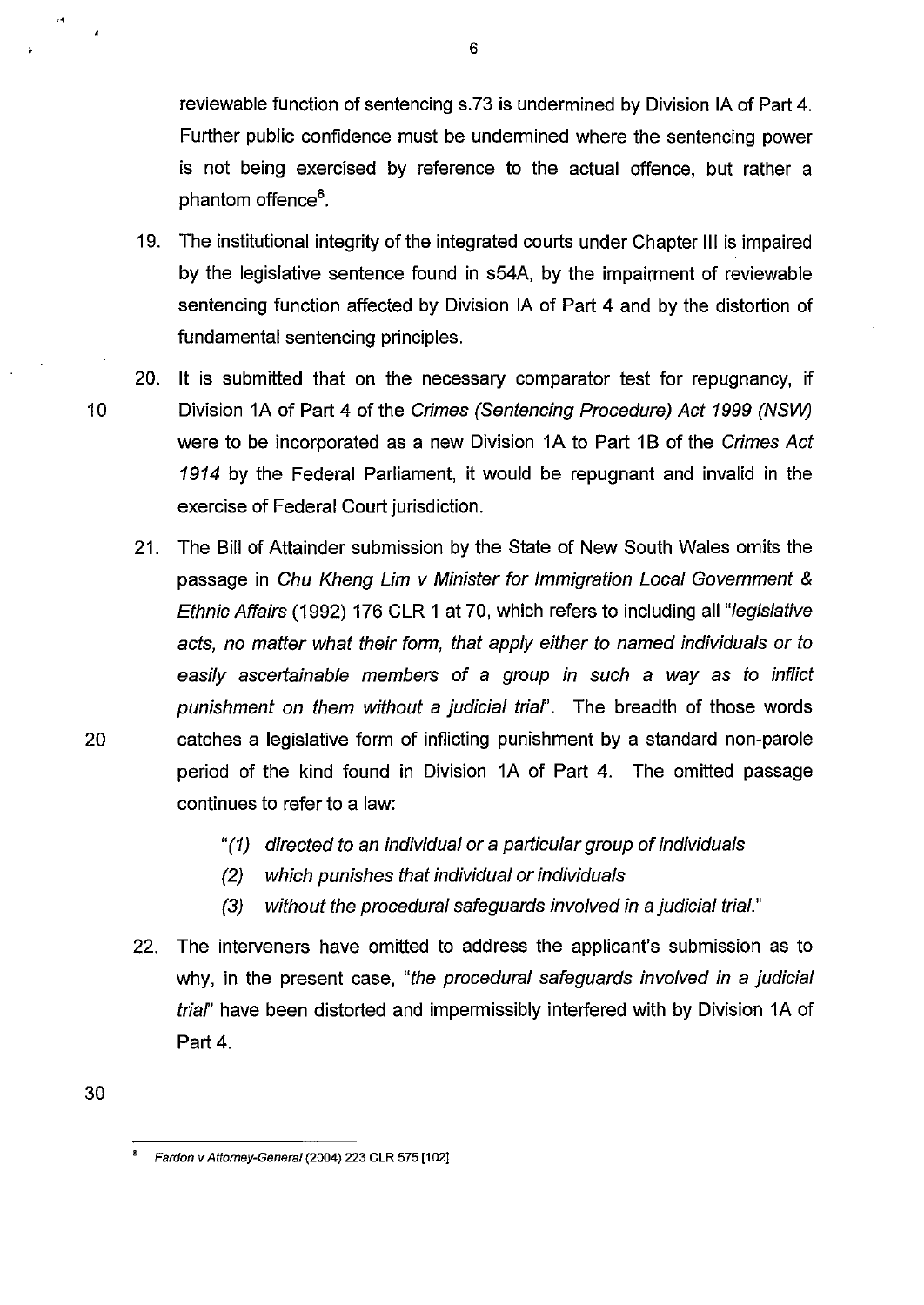## **REPLY TO RESPONDENT**

- 23. The discount for a plea of guilty did not establish appellable error by the proposition that it should usually fall in the range of 10% to  $25\%$ <sup>9</sup>, nor is it appellable error to allow a discount for a plea of guilty on arraignment of more than 15%<sup>10</sup>. The discount was not itself capable of being identified as manifestly excessive.
- 24. The trial judge found that the plea was entered "before there was any need for the matter to be prepared for trial in the District Court<sup> $n_{11}$ </sup> and the trial judge 10 took into account that the trial would have taken some time<sup>12</sup>, that the Court would probably have been required to view video evidence<sup>13</sup> and that there were various other matters to be taken into account on the Form 1 providing a utilitarian value for the plea of quilty<sup>14</sup>. Further the plea, as if often the case was a result of negotiation and thus could not have been entered earlier than it was.
- 25. The approach adopted by the CCA at AB 151 [43] was an irrelevant judicial preference for limiting the discount for a plea on first arraignment to 15%. There is no such 15% principle. The selection by the CCA of a figure halfway between 10% and 25% in the circumstances where the trial judge allowed 20 20%<sup>15</sup>, was inappropriate tinkering, *Dinsdale v The Queen* (2000) 2002 CLR 321 at [62]. The halfway approach could just as easily have started at 15% and 25% which reflects the 20% allowed. The halfway figures show no error of principle.
	- 26. Specifically, the pre-sentence report was of no consequence and was not the subject of any relevant findings by the trial judge, nor cited in the CCA. It cannot now be used by the respondent to support any relevant to manifest inadequacy. The pre-sentence report has only partial statutory foundation directed to non-custodial alternatives. Whilst the pre-sentence report is
	- <sup>9</sup> AB 150 at [41]<br><sup>10</sup> AB 150 at [41]<br><sup>11</sup> AB 101.48
	-
	-
	- $^{12}$  AB 101.52  $^{13}$  AB 101.56
	- AB 102.1
	- AB 102.10

• 7

 $\overline{a}$ 

 $\overline{A}$